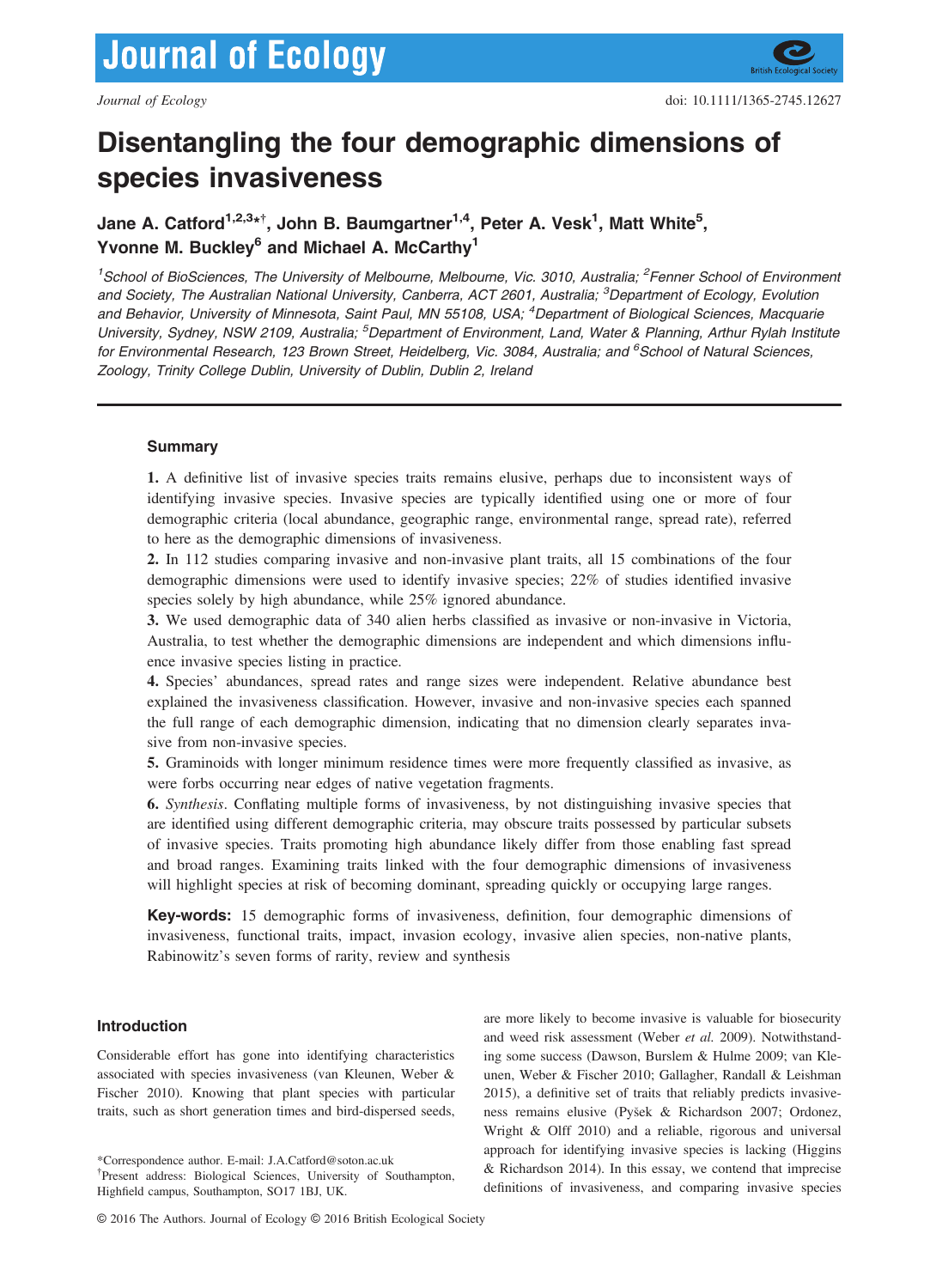that are identified based on different demographic criteria, may have obscured links between plant traits and invasiveness.

Traits associated with invasiveness are typically identified by comparing the trait values of alien species classified as invasive with those of alien or native species classified as non-invasive (van Kleunen et al. 2010). Species are likely to be invasive for different reasons (Rejmanek 2011) and to varying extents, and different definitions of invasiveness are used (Colautti & MacIsaac 2004; Barney et al. 2013). Some of the consequences of imprecise and inconsistent invasion definitions have been discussed previously (e.g. confusion of concepts, hindrance to theory, synthesis and communication, Colautti & MacIsaac 2004), but implications of this imprecision for trait-based studies have been largely overlooked.

Here, we consider how local abundance, geographic range, environmental range and spread rate are used, separately or in combination, to identify invasive species. We call these the four demographic dimensions of invasiveness. Building on Rabinowitz's (1981) seven forms of species rarity, we show that all 15 combinations of the four dimensions  $(2<sup>4</sup> - 1 = 15)$  are used to identify invasive species in 112 studies that contrast the traits of invasive and non-invasive plants (van Kleunen, Weber & Fischer 2010).

In order to determine whether the demographic dimensions are correlated, making some redundant in practice, we analysed correlations among the relative abundances, environmental and geographic range sizes, and spread rates of 340 'invasive' and 'non-invasive' alien (non-native, introduced) herbs in Victoria, Australia. Accounting for minimum residence time (MRT) and habitat fragmentation, we find that the dimensions of invasiveness in this data set are largely independent and that local abundance was the demographic dimension most strongly linked with this invasive species classification. Having demonstrated that species identified as invasive show many different demographic patterns and that no one demographic dimension clearly separates invasive from non-invasive species, we briefly present a few examples of plant traits that might relate to the demographic dimensions. We conclude by outlining a method to strengthen the understanding of traits that promote invasiveness. We focus on plants in this manuscript, but note that similar arguments may apply to other taxa.

# Criteria that underpin definitions of invasiveness

Like many terms in ecology (including invasion impacts, Jeschke et al. 2014), the definition of 'invasive' is disputed (Colautti & MacIsaac 2004). We examined 43 definitions of invasiveness provided in 14 key academic reviews, seven environmental policy documents and three invasive species data bases to identify criteria typically used to distinguish invasive and non-invasive species (see Table S1 in Supporting Information). These references were selected because they are prominent, highly cited or recent publications that provide specific definitions of invasive species.

Criteria typically used to distinguish invasive species from their non-invasive counterparts include species' local abundance, environmental range size, geographic range size and rate of spread (Table S1). Direct assessment of negative effect, or impact, is also used (Table S1). These five criteria indicate the fundamental dimensions, or axes, underlying the concept of invasiveness. Not all dimensions are used in all definitions of invasiveness; different combinations of these dimensions are used as criteria for distinguishing invasive and non-invasive species (Table S1). In this study, we focus on the first four dimensions, which relate to invasive species demography (i.e. abundance and distribution) post-introduction (Table 1). Various measures and indicators can be used to represent the four demographic dimensions (Table 1). For reasons outlined below, we do not explicitly discuss impact in this study.

Either implicit or explicit to the 43 definitions was the need for invasive species to form self-sustaining populations beyond their natural range, which was usually achieved via human introduction (Table S1). We did not include 'the ability to form self-sustaining populations' as a criterion of invasiveness because it does not distinguish invasive alien species from alien species that are naturalized but non-invasive. We regard invasiveness as an attribute, or characteristic, of a species. Invasiveness is distinct from invasion success (Catford et al. 2012b), which is affected by the abiotic characteristics of the invaded ecosystem, biotic interactions between the invading and resident species, and propagule pressure of the invader (Catford, Jansson & Nilsson 2009).

# REASONS FOR FOCUSING ON THE FOUR DEMOGRAPHIC DIMENSIONS OF INVASIVENESS

We note that impact is often used as a criterion to identify invasive species and thus acts as a fifth dimension of invasiveness. However, we restrict our focus to the four demographic dimensions in this study. Our goal is to provide a framework for finding traits that reliably and consistently predict invasiveness. Invasive species impacts include a diverse range of negative ecological, economic, human health and aesthetic impacts (Table S1), so impact itself could be characterized as multidimensional, with relevant traits depending on the impact of concern. Identifying a common suite of impactrelated traits is therefore far less likely than identifying a suite of traits related to the other four dimensions of invasiveness, which are more limited in scope. Species' overall impacts are partly determined by their abundance and distributions such that the four demographic dimensions may suffice as indicators of impact. Although species could potentially cause significant harm (and be considered invasive) even if they have low abundance and small ranges, species are most likely to be harmful when their abundances are high and range sizes large (Buckley & Catford 2016). This is illustrated by Parker et al.'s (1999) model of invasive species impacts where net impact is a function of species' per capita effects, abundance and geographic range size. Our focus on demography is consistent with some other studies that focus on the ecological aspects of invasiveness (e.g. Ricciardi & Cohen 2007; Wilson et al. 2009; but see Vilà et al. 2011; Pyšek et al. 2012).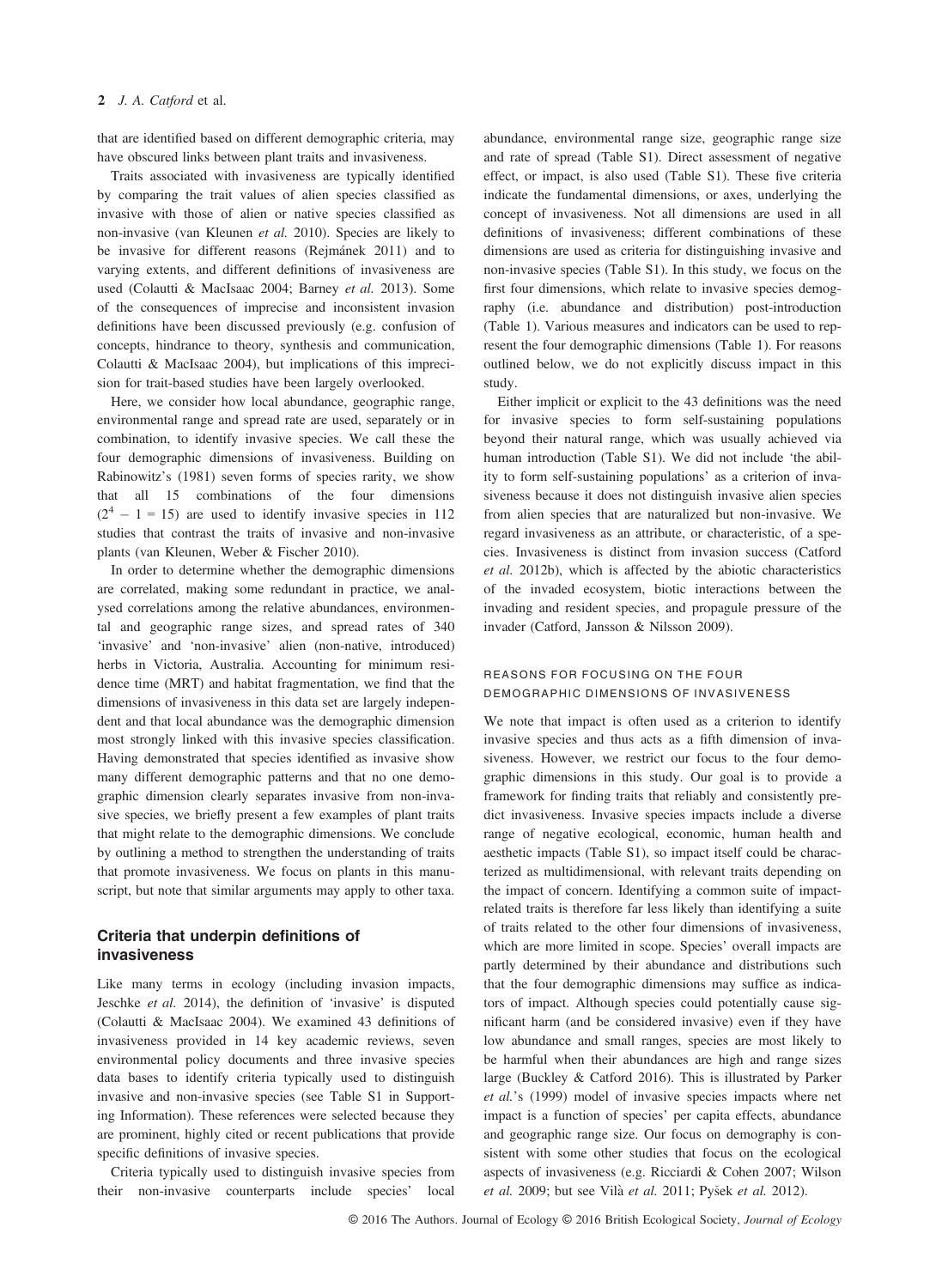|                          | in the case study that compares the demography of invasive and non-invasive species in Victoria                                                      |                                                                                                                                                                                   |                                                                                                                                                                                                                                                                                                                                                                                          |                                                                                          | Table 1. The four demographic dimensions of invasiveness with examples of definitions that use them as criteria (italicized), ways in which they can be quantified, possible indicators and measures, and some<br>potential management implications of focusing on a given dimension when designating species as invasive. As well as the indicators and measures listed here, we provide other examples of potential measures                                                                                                                                                          |
|--------------------------|------------------------------------------------------------------------------------------------------------------------------------------------------|-----------------------------------------------------------------------------------------------------------------------------------------------------------------------------------|------------------------------------------------------------------------------------------------------------------------------------------------------------------------------------------------------------------------------------------------------------------------------------------------------------------------------------------------------------------------------------------|------------------------------------------------------------------------------------------|-----------------------------------------------------------------------------------------------------------------------------------------------------------------------------------------------------------------------------------------------------------------------------------------------------------------------------------------------------------------------------------------------------------------------------------------------------------------------------------------------------------------------------------------------------------------------------------------|
| Dimension                | Description                                                                                                                                          | Example of definition                                                                                                                                                             | Quantification method                                                                                                                                                                                                                                                                                                                                                                    | Indicators                                                                               | Management implications                                                                                                                                                                                                                                                                                                                                                                                                                                                                                                                                                                 |
| abundance<br>Local       | individuals at a site, usually in<br>biomass, density or number of<br>abundance or dominance<br>Refers to species' cover,<br>terms of their relative | abundance and strong impacts<br>communities due to their high<br>'Invasive species can quickly<br>on native species' (Lankau<br>15362)<br>transform biological<br>et al. 2009, p. | forms or structural components<br>The relative contribution that<br>Field surveys; remote sensing.<br>taxa make to different life<br>differences in taxon size<br>can help to account for<br>(Catford et al. 2012b)                                                                                                                                                                      | cover or biomass composed of<br>Proportion of total vegetation<br>alien species; density | Prioritizes management of alien species that<br>dominate standing vegetation, even if only<br>sometimes be optimal to control abundant<br>more sensitive to herbicide (Lindenmayer<br>with stages of population growth that are<br>and temporally, for example, to coincide<br>populations that supply most propagules,<br>over a small area, allowing management<br>control low-density satellite populations<br>resources to be highly targeted spatially<br>but at other times it can be optimal to<br>geographic range of a species, it can<br>et al. 2015). If aiming to limit the |
|                          |                                                                                                                                                      |                                                                                                                                                                                   |                                                                                                                                                                                                                                                                                                                                                                                          |                                                                                          | that contribute more to spread (Epanchin-<br>Niell & Hastings 2010)                                                                                                                                                                                                                                                                                                                                                                                                                                                                                                                     |
| Geographic<br>range size | Refers to size or spatial extent of<br>species' distributions                                                                                        | 'Stage V: Widespread and<br>, p. 138)<br>dominant' (Colautti &<br>MacIsaac 2004                                                                                                   | time (see Gaston & Fuller 2009<br>Although the (ultimate) area of<br>invasive species occupancy is<br>probably of most concern, we<br>Species presence records from,<br>likely infill their range with<br>suggest using the extent of<br>characterize latitudinal and<br>occupancy as species will<br>longitudinal distributions.<br>for example, herbaria to<br>for potential measures) | Range or standard deviation of<br>latitude and longitude; areal<br>extent of occupancy   | McCarthy 2009). The larger the range size<br>eradication or containment. As the size of<br>of control and the lower the likelihood of<br>of a species, the more expensive the cost<br>Focuses management resources on species<br>uninvaded land to protect from damage,<br>the invaded area increases, there is less<br>reducing benefits of control (Epanchin-<br>resourcing and detectability (Hauser &<br>landscape, even if at low numbers,<br>presenting challenges for logistics,<br>that occur over vast areas of the<br>Niell & Hastings 2010)                                  |

© 2016 The Authors. Journal of Ecology © 2016 British Ecological Society, Journal of Ecology

Dimensions of invasiveness 3

(continued)

 $(continued)$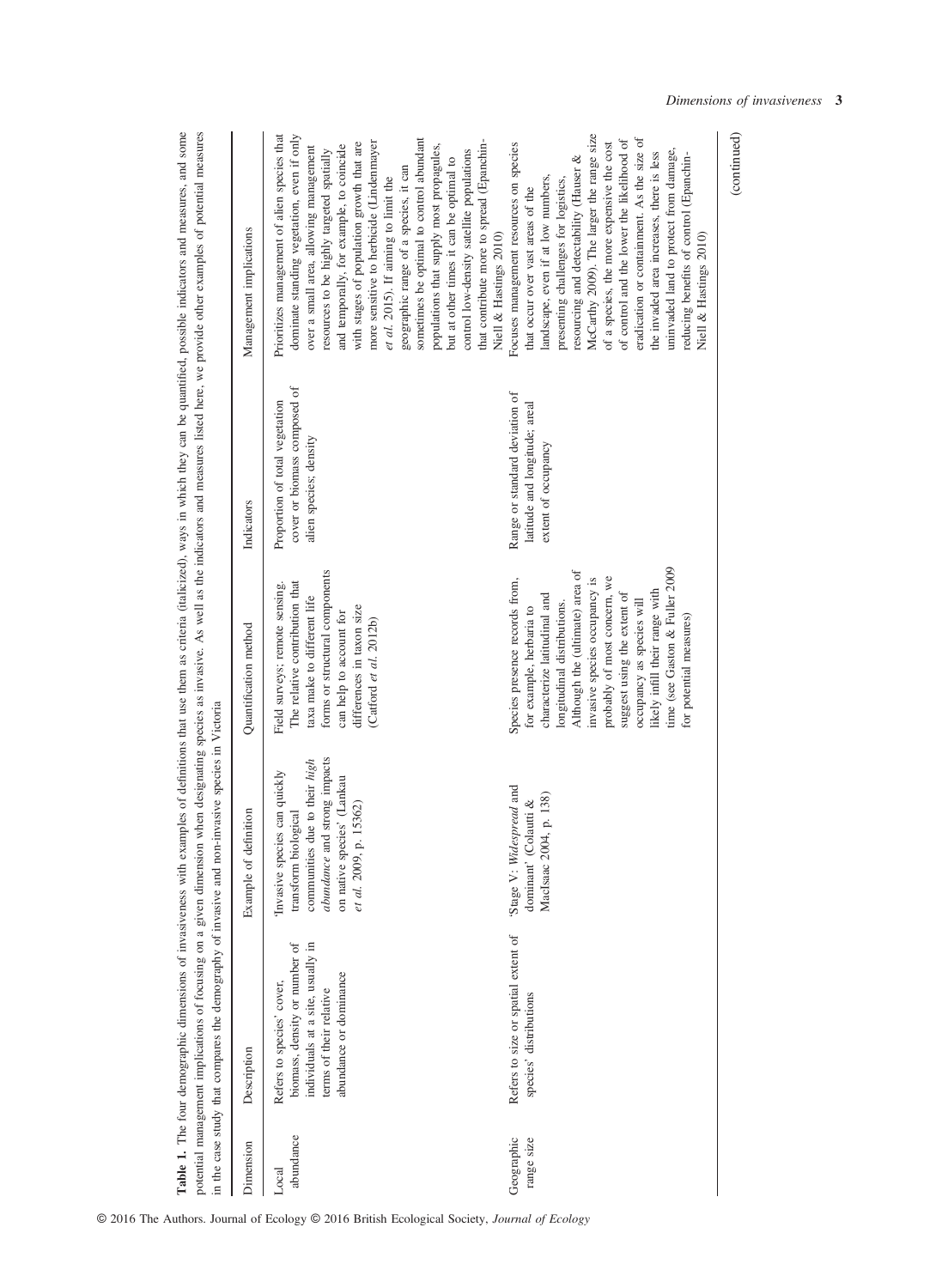| ĩ                |
|------------------|
|                  |
| ⋍<br>3<br>⋍<br>F |

| Dimension                   | Description                                                                                                                                                                                                                                                                                             | Example of definition                                                                                                                                                                                                                               | Quantification method                                                                                                                                                                                                                                                                                                          | Indicators                                                                          | Management implications                                                                                                                                                                                                                                                                                                                                                                                                                                                                                                                                                                                                                                                            |
|-----------------------------|---------------------------------------------------------------------------------------------------------------------------------------------------------------------------------------------------------------------------------------------------------------------------------------------------------|-----------------------------------------------------------------------------------------------------------------------------------------------------------------------------------------------------------------------------------------------------|--------------------------------------------------------------------------------------------------------------------------------------------------------------------------------------------------------------------------------------------------------------------------------------------------------------------------------|-------------------------------------------------------------------------------------|------------------------------------------------------------------------------------------------------------------------------------------------------------------------------------------------------------------------------------------------------------------------------------------------------------------------------------------------------------------------------------------------------------------------------------------------------------------------------------------------------------------------------------------------------------------------------------------------------------------------------------------------------------------------------------|
| Environmental<br>range size | species' latitudinal or altitudinal<br>ecosystem types that species<br>occupy. The dimension least<br>Refers to the range of abiotic<br>conditions in which a taxon<br>referred to in definitions of<br>range or the number and<br>resides. Proxies include<br>diversity of habitat and<br>invasiveness | spectrum of habitats and extent<br>reproducing at multiple sites<br>'Invasive (E): Fully invasive<br>across a greater or lesser<br>Blackburn<br>dispersing, surviving and<br>species, with individuals<br>337)<br>et al. 2011, p.<br>of occurrence' | of habitats that species occupy<br>modelling or by the diversity<br>Species' environmental range<br>through species distribution<br>sizes can be characterized                                                                                                                                                                 | occupies; range of environmental<br>Number of habitat types a species<br>conditions | impacts (Downey et al. 2009), so targeting<br>environmental conditions. Invasive species<br>conditions of the invaded area, like terrain<br>et al. 2016), so different approaches will<br>control programmes often aim to protect<br>species that are listed as invasive solely<br>and native vegetation structure (Hauser<br>because of broad environmental ranges<br>types. The efficacy of invasive species<br>Management would target species that<br>environmental conditions and habitat<br>detection and management can vary<br>particular ecosystems from invasion<br>likely be optimal under different<br>depending on the environmental<br>occur across a broad range of |
| Spread rate                 | definitions do not specify actual<br>spread rates, instead describing<br>that spread or those that spread<br>invasive populations as those<br>Refers to change in spatial<br>extent over time. Most<br>rapidly                                                                                          | introduced country' (McGeoch<br>'Alien species were designated<br>as invasive if there was<br>rapid range expansion or<br>population growth in the<br>$1$ of<br>et al. 2010; p.<br>Appendix S3)                                                     | Wilson et al. 2007; Andrew &<br>were introduced and records of<br>the landscape. Many modelling<br>quantify, requiring information<br>about where and when species<br>Ustin 2010; Caplat, Nathan &<br>how they have moved across<br>approaches are available<br>demographic metric to<br>The most challenging<br>Buckley 2012) | increases over a specific period<br>Distance a species' range front<br>of time      | on edge of population range may be more<br>heavily targeted in control, or populations<br>(Hobbs & Humphries 1995). Individuals<br>Early detection and intervention presents<br>lower dispersal capability, reducing both<br>supplemented with individuals that have<br>spread (Phillips, Shine & Tingley 2016)<br>before geographic range and number of<br>satellite populations become too large<br>Targets rapidly expanding populations.<br>the best chance of containing species<br>the rate and probability of continued<br>at the edge of a range (or abutting a<br>seems an unlikely management goal<br>potential dispersal barrier) may be                                |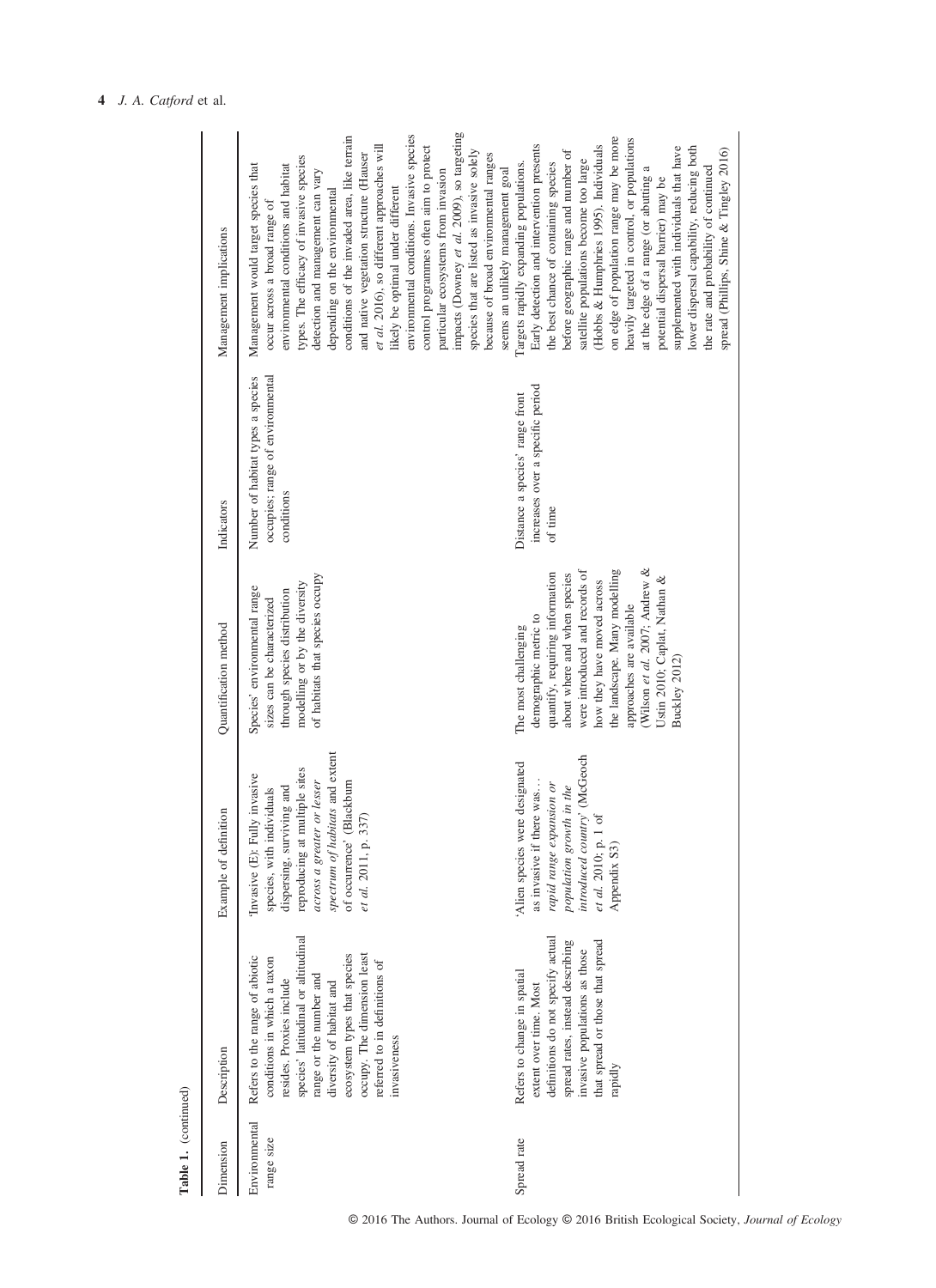# Forms of invasiveness

With the exception of spread rate, the demographic dimensions used to define invasiveness are the same dimensions used by Rabinowitz (1981) when defining species rarity. In her seminal work, Rabinowitz (1981) proposed seven forms of rarity based on combinations of species' local population size (local abundance), geographic distribution (geographic range size) and habitat specificity (environmental range size). Though some combinations may give rise to rare species more often than others (Rabinowitz 1981), she convincingly argues (and subsequently demonstrates, Rabinowitz, Cairns & Dillon 1986) that species can be rare in different ways.

The same characteristics that are used to define rarity can be used to define its inverse, commonness, because these characteristics relate to species' abundances and distributions in the landscape (e.g. low abundance can indicate rarity, high abundance can indicate commonness; Table 2). Most invasive species eventually become common (Firn et al. 2011; Dawson, Fischer & van Kleunen 2012). It is thus logical that rare and invasive species can be defined using similar criteria (e.g. Carboni et al. 2016) and, like species that are rare, species that are invasive can be invasive in different ways.

Incorporating spread rates into Rabinowitz's scheme gives rise to 15 demographic forms of invasiveness  $(2^4 - 1 = 15,$ Table 2; including impact as the fifth dimension would result in  $2^5 - 1 = 31$  forms of invasiveness). Although the demographic forms and demographic dimensions of invasiveness are related, the former result from different combinations of the latter (following Rabinowitz 1981), so they are distinct concepts (Table 2); we refer to both concepts throughout the paper. The most extreme demographic form of invasiveness would comprise invasive species that reach high local abundance and have broad geographic ranges, wide environmental ranges and fast spread rates (AEGS in Table 2). Although presented as distinct forms of invasiveness, it is important to note that the dimensions underlying these 15 forms are continuous and are not demarcated by thresholds that distinguish, for example, high abundance from low abundance. Thresholds may be found that enable categorization, but it will likely be more informative to retain continuous dimensions in any traitbased analyses (see Discussion; Carboni et al. 2016).

We reviewed a sample of the trait-based invasion literature to determine whether all 15 forms of invasiveness are used to identify invasive species and whether a particular form may be used more than others. Our sample consisted of 112 field or experimental-garden studies that compared the trait values of invasive alien species with non-invasive species, which were used by van Kleunen et al. (2010) in their meta-analysis examining invasive species traits (we were unable to access 6 of the 118 papers used by van Kleunen et al. 2010). We chose this sample of papers because each of the studies specifically contrasted invasive and non-invasive species in an attempt to identify the traits that distinguish them and, as such, presumably had strong reasons for distinguishing the two types of species.

| Environmental range |                     | Used                                                                                                                               |                                                                                                 | Not used                                                                   |                                           |
|---------------------|---------------------|------------------------------------------------------------------------------------------------------------------------------------|-------------------------------------------------------------------------------------------------|----------------------------------------------------------------------------|-------------------------------------------|
| Geographic range    |                     | Used                                                                                                                               | Not used                                                                                        | Used                                                                       | Not used                                  |
| Abundance<br>Used   | Spread rate<br>Used | AEGS Fast spreading and<br>locally abundant over a<br>broad range of<br>environmental conditions<br>and a large geographic<br>area | AES Fast spreading and<br>locally abundant over a<br>broad range of<br>environmental conditions | AGS Fast spreading and<br>locally abundant over a<br>large geographic area | AS Fast spreading and<br>locally abundant |
|                     | Not used            | AEG Locally abundant<br>over a broad range of<br>environmental conditions<br>and a large geographic<br>area                        | AE Locally abundant over<br>a broad range of<br>environmental conditions                        | AG Locally abundant<br>over a large geographic<br>area                     | A Locally abundant                        |
| Not used            | Used                | EGS Fast spreading over a<br>broad range of<br>environmental conditions<br>and a large geographic<br>area                          | ES Fast spreading over a<br>broad range of<br>environmental conditions                          | GS Fast spreading over<br>a large geographic area                          | S Fast spreading                          |
|                     | Not used            | <i>EG</i> Occurs over a broad<br>range of environmental<br>conditions and a large<br>geographic area                               | E Occurs over a broad<br>range of environmental<br>conditions                                   | G Occurs over a large<br>geographic area                                   |                                           |

Table 2. A typology of 15 forms of invasiveness based on combinations of the four demographic dimensions: high local abundance (A), broad environmental range  $(E)$ , wide geographic range  $(G)$  and fast spread rate  $(S)$ . Adapted from Rabinowitz (1981). Adding the fifth dimension, impact, would increase the forms of invasiveness to 31 (i.e. each of the 15 forms, with and without impact, plus impact by itself)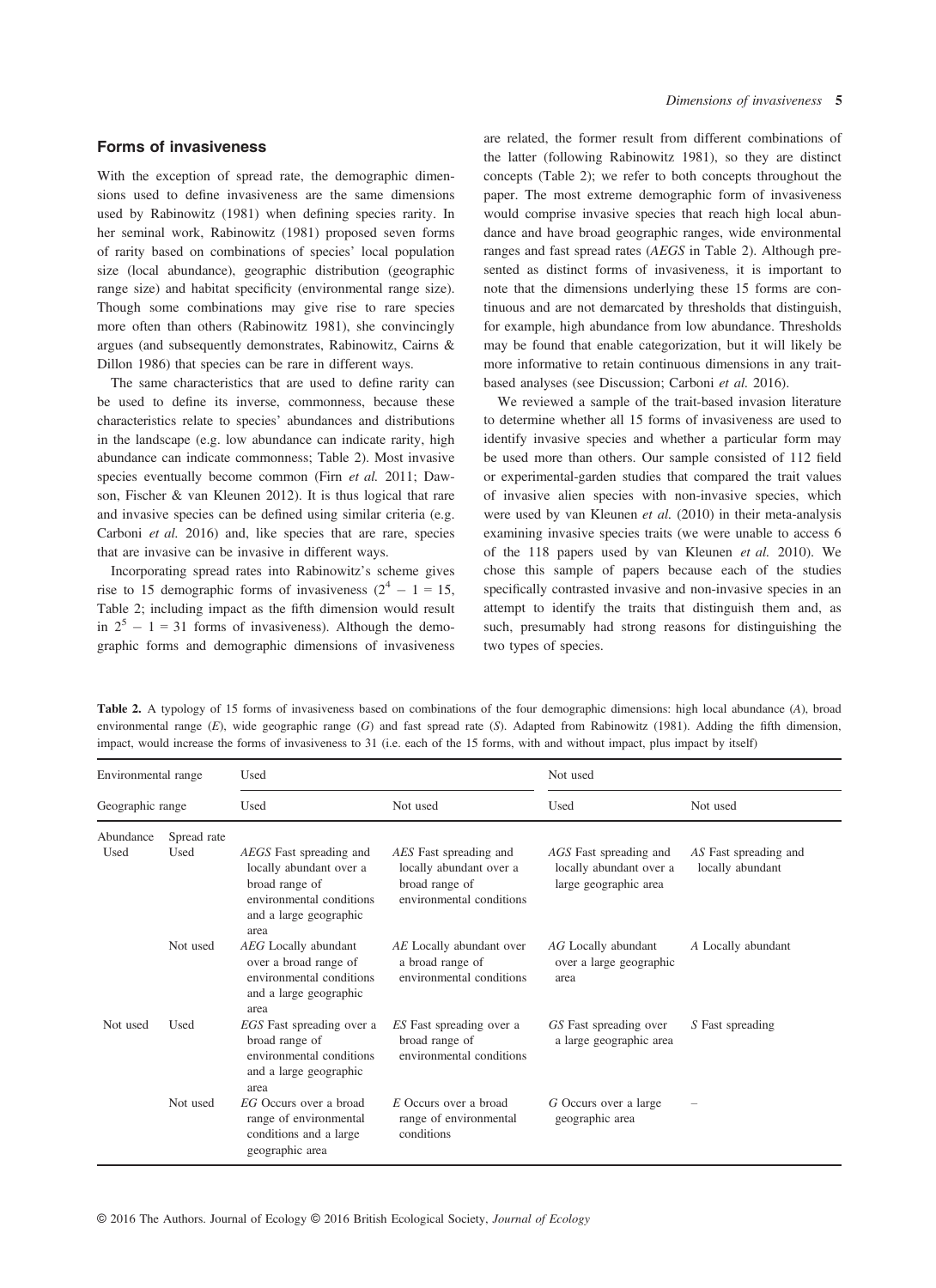Specific definitions of invasiveness were rarely presented in the 112 studies, but most authors stated their rationale for species selection; we used this information to represent the criteria used to distinguish invasive and non-invasive species (Table S2). Critically, even if a species was classified as being invasive based solely on its abundance, this does not necessarily mean that the species had slow spread rates or small ranges. Rather, it indicates that the other three demographic dimensions were not used as criteria of invasiveness (Table 2, Fig. 1), so the species could be distributed anywhere along those dimensions (e.g. high, low or medium spread rates).

The 112 studies used all 15 demographic forms of invasiveness (Fig. 1, Table 2): all four demographic dimensions were used and some definitions shared no common criteria. If impact was included as the fifth dimension, 28 of 31 forms were used, but impact was never used as a criterion by itself (Table S2; 62% of the 112 studies did not use impact to identify invasive species, indicating that species can be considered invasive without necessarily having negative impacts). Of the four demographic dimensions, abundance was most commonly used (66% of studies) and 22% of studies identified invasive species solely on abundance. However, 25% of the 112 studies did not include abundance as a criterion (Fig. 1),

#### 15 forms of invasiveness

Combinations of the demographic dimensions of invasiveness



Fig. 1. Proportion of 112 trait-based invasion studies that classify invasive species into 15 forms of invasiveness based on combinations of high local abundance  $(A)$ , broad environmental range  $(E)$ , wide geographic range  $(G)$  and fast spread rates  $(S)$ . Pie charts in each cell indicate the percentage of 112 studies that used those dimensions to identify invasive species as determined by the classification criteria reported or invoked in the studies (Table S4). Letters and colourcoded shading indicate cases where that dimension is explicitly used as a criterion of invasiveness (see Table 2); for example AEGS indicates that all demographic dimensions were used as criteria. None: proportion of studies where none of the four demographic dimensions were used as criteria of invasiveness. When impact was considered, 28 of the 31 forms of invasiveness were used in these 112 studies (no studies used only impact as a criterion of invasiveness).

meaning that the invasive species featured in these 28 studies could potentially occur at low abundances, in contrast to the species in 74 studies that must reach high local abundance. After abundance, geographic range size was the next most commonly used demographic criterion (44%), followed by spread rate (38%). Environmental range was the least used criterion (22% of studies). Eight studies did not document the rationale for species selection, and two studies referred to data bases for lists of invasive species. A single criterion was used to identify invasive species more frequently than multiple criteria (36% of studies used one criterion), but 34% of studies relied on two criteria (19% used three criteria; 3% used four criteria; and 9% used none of the four demographic criteria).

# Are the demographic dimensions of invasiveness independent in practice?

Our review of 112 studies illustrates that invasive species are identified in many ways using multiple criteria, indicating support for multiple dimensions of invasiveness. However, a single dimension may be used in practice, or the four demographic dimensions may be highly correlated such that abundant alien species are also those with fast spread rates, wide geographic ranges and broad environmental ranges. We assessed whether each of the four demographic dimensions of invasiveness was correlated with an invasive species classification using a case study of alien plant species in Victoria, a 237 629 km² state in south-eastern Australia.

We used an existing classification scheme to identify species that are considered invasive and non-invasive (Carr, Yugovic & Robinson 1992). Based on observations made over 25 years on public and private land, together with published and unpublished information, the three experts (Carr, Yugovic and Robinson) generated the classification based on the perceived threat posed by alien species to 'one or more native vegetation formations' (examples of the 15 broad vegetation formations: riparian vegetation, dry coastal vegetation, cool temperature rain forest) (Carr, Yugovic & Robinson 1992). This is the only invasive species classification specific to the whole state of Victoria that is based on the threat posed by alien species to natural ecosystems (other statewide Victorian schemes relate to weeds of agricultural systems). The authors did not specify the exact criteria used in their assessments, but given the influence of species' demography on species' overall impacts, we reasoned that the demographic dimensions would likely have informed the classification (this was subsequently confirmed by Geoff Carr, the lead author of the classification).

Use of the existing Carr et al. classification allowed us to: (i) assess the independence of the demographic dimensions of invasiveness for a large suite of plant species, and the likely existence of different forms of invasiveness; and (ii) determine whether species' demography (as represented by the demographic dimensions of invasiveness) relates to species' (perceived) ecological impacts (as represented by the Carr et al. classification), as theory would predict (Buckley & Catford 2016). Being based on the overall threat posed by alien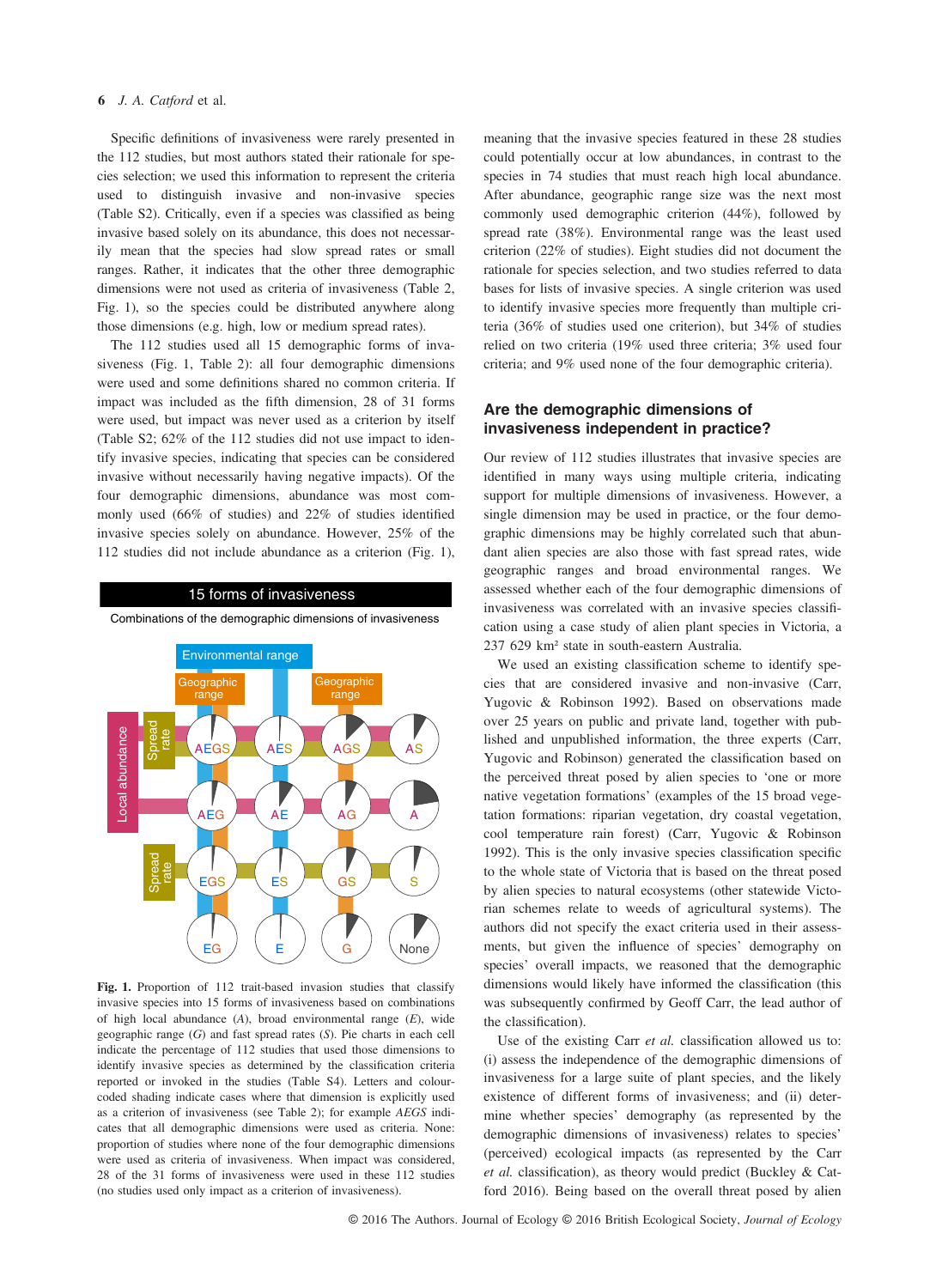species to native vegetation, which likely takes into account species' per capita effects plus demography, the Carr et al. scheme enabled us to avoid circularity that would stem from testing, for example, an abundance-based classification scheme using data on species' abundances.

#### METHODS OF THE VICTORIAN ANALYSIS

We used plant occurrence and cover data for 2714 taxa that are alien (non-indigenous) to Victoria [149 772 presence records from 1900 through 1991 from Victoria's Flora Information System (FIS) and Australia's Virtual Herbarium; 19 057 abundance records from 1970 through 1991 from FIS, which were spatially collected from areas not directly modified by intensive human land use; Appendix S1]. Observations before 1900 were spatially imprecise. We set the end date as 1991 so that the modelled data corresponded with information that would have informed the 1992 invasive species classification (Carr, Yugovic & Robinson 1992). We limited analyses to alien species that had at least 20 presence records and the necessary demographic data (391 species). Of these 391 species, Carr, Yugovic & Robinson (1992, p. 15) had classified 259 of them as either: 'not a threat (but may have a negative visual impact)' (14 species); 'potentially serious threat to one or more vegetation formations' (72 species); 'serious threat to one or more vegetation formations' (99 species); or 'very serious threat to one or more vegetation formations' (74 species). The demographic characteristics (described below) of potentially serious, serious and very serious threat species were indistinguishable from each other, so we combined these three types of species into one category, which we call 'invasive' (245 species). We assigned 132 unclassified alien species to the 'not a threat' category, which we call 'non-invasive' (146 species). Carr, Yugovic & Robinson (1992) considered all alien species naturalized in Victoria in their assessment, but restricted their classification to a subset of alien plants considered environmental weeds, which 'invade native vegetation, usually adversely affecting survival of the indigenous flora' (p. 4). This indicates that unclassified taxa were not considered a threat to native vegetation and only differ from the 14 classified 'no threat' species in that the latter may have a visual (but not ecological) impact; we are not concerned with aesthetics here.

Species' local abundance was represented by the maximum cover abundance of each taxon calculated as a proportion of summed species cover in  $30 \times 30$  m survey plots. We use proportional cover, rather than absolute cover, because it accounts for variation in site productivity and the abundance of other species (Catford et al. 2012b) and accords with the way abundance is usually related to invasiveness in the literature (Table S2).

Species' environmental range sizes were represented by the geometric mean of the standard deviations of four uncorrelated  $(|r| < 0.6)$  environmental variables at locations where species were detected [maximum temperature in warmest quarter (°C), precipitation in coldest quarter (mm), soil radiometric thorium concentration (radioelement count; indicates soil texture and fertility, Pracilio et al. 2006) and topographic wetness index, Appendix S1] following Catford et al. (2011). The four variables can be incorporated into one metric because the scales on which original data are measured do not influence relative changes in geometric means (McCarthy et al. 2014). We use standard deviations rather than ranges (i.e. maximum minus minimum) to account for potential differences in sampling effort (Burgman 1989).

We estimated species' geographic ranges using the latitude and longitude of locations in which species were recorded. Geographic range size was represented by the geometric mean of the standard deviations of latitude and longitude.

Species' rate of spread was estimated by fitting self-starting logistic models (nls function in R) to occurrence data, which indicated the time elapsed between successive observations, and the cumulative distance of these observations from the point of origin (location of earliest recorded presence in Victoria). The predicted distance,  $D_{it}$ , spread by taxon *i* after time  $t$  has elapsed is given by:

$$
D_{it} = \text{asym}_i/(1 + \exp((\text{mid}_i - t)/\text{scal}_i)),
$$

where asym<sub>i</sub> is the asymptotic spread distance for taxon  $i$ ,  $mid_i$  is the time at which taxon i has spread to half its asymptotic spread and  $scal_i$  is the time elapsed between reaching half and  $1/(1 + e^{-1})$  (approximately three quarters) of its asymptotic spread. For each taxon, maximum spread rate was approximated as the gradient between the points on the curve at  $t = mid_i$  and  $t = mid_i + scal_i$ .

In their assessments of alien species threat, Carr, Yugovic & Robinson (1992) may have accounted for the time available for populations of each species to grow and spread, or the strength of species' associations with anthropogenic habitats (e.g. they may have downweighted the threat status of species that only occur at the edges of vegetation fragments and around human settlements). We therefore quantified MRT to account for time since introduction and distance to edge (akin to habitat fragmentation) to jointly account for variation in propagule pressure and human disturbance (Catford et al. 2011), which may facilitate invasion (Pyšek et al. 2015). MRT was calculated as the number of years between the first recorded observation (from 1900 onwards) in native-dominated vegetation in Victoria and 1992. For each species, we quantified the mean distance between each observation and the edge of the associated vegetation fragment (e.g. distance to road, distance to crops).

We analysed correlations among local abundance, environmental and geographic range sizes, spread rate, MRT and mean distance to edge. We used logistic regression to estimate relationships between the probability of taxa being classified as invasive, and the four demographic dimensions of invasiveness, MRT and mean distance to edge (cover abundance and distance to edge were log-transformed).

The probability that taxon  $i$  was classified as invasive was as follows:

$$
logit(p_i) = t_{f[i]} + u_{f[i]}a_i + v_{f[i]}e_i + w_{f[i]}g_i + x_{f[i]}s_i + y_{f[i]}m_i + z_{f[i]}d_i,
$$

where  $t_{fi}$  is the intercept term for taxon i of growth form f, the values of  $u$ ,  $v$ ,  $w$ ,  $x$ ,  $y$  and  $z$  are the other regression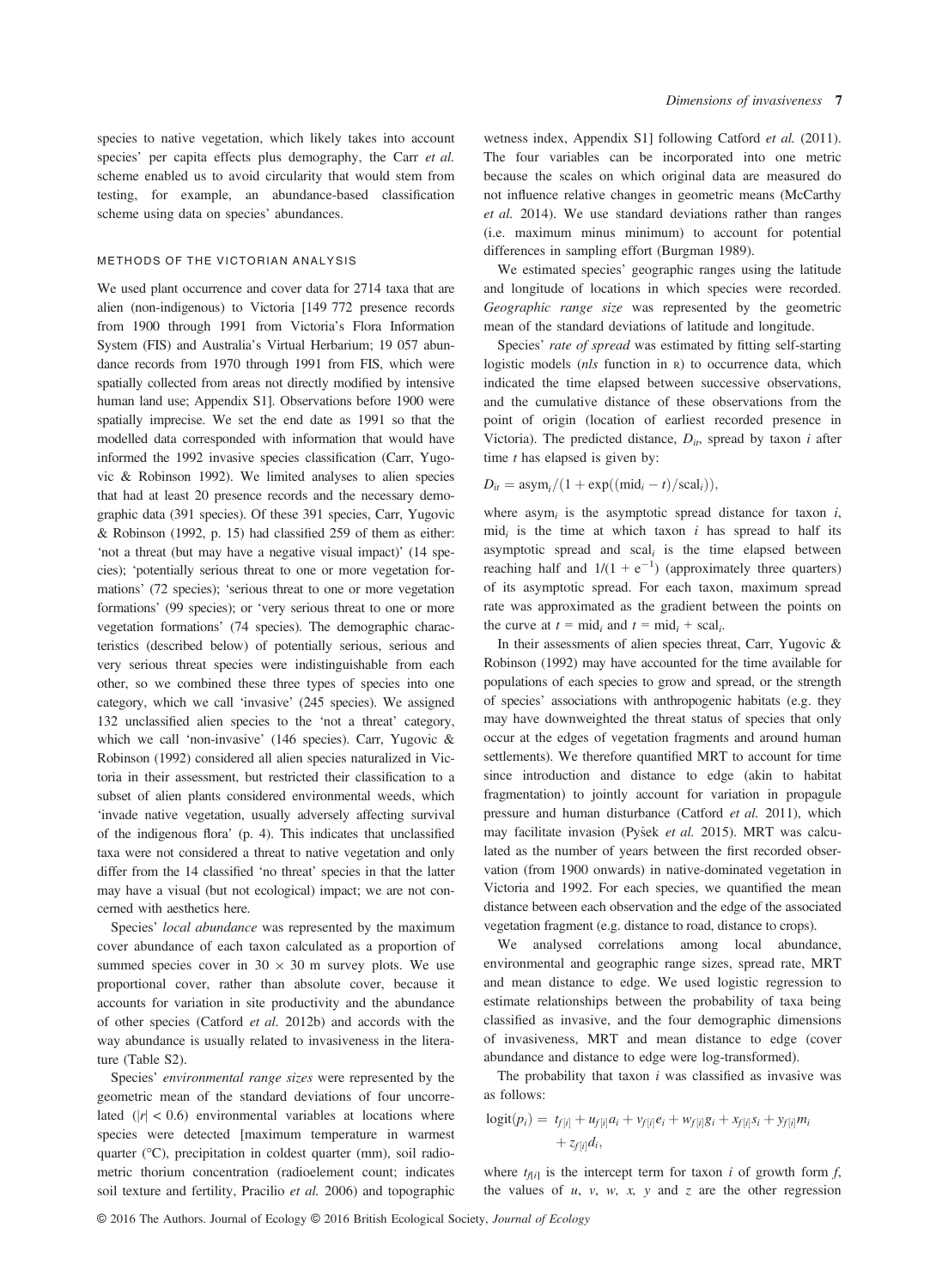coefficients that are estimated, and  $a_i$ ,  $e_i$ ,  $g_i$ ,  $s_i$ ,  $m_i$  and  $d_i$  are the local abundance, environmental range, geographic range, spread rate, MRT and mean distance to edge, respectively, for taxon  $i$ . All analyses were performed with  $R$  3.1.1 ( $R$  Core Team 2014).

We only present results from the models based on forbs (240 species: 132 invasive, 108 non-invasive) and graminoids (100 species: 69 invasive, 31 non-invasive), because few records were available for woody species (44 species) and other growth forms (seven species).

## RESULTS AND DISCUSSION OF THE VICTORIAN ANALYSIS

Apart from a positive correlation between the sizes of species' environmental and geographic ranges, which was expected, the demographic characteristics of alien herbs in Victoria were not strongly correlated (Fig. 2; MRT and distance to edge were also independent, with all correlations  $|r| < 0.5$ , Table S3). This illustrates that species in the data set that reach high relative abundance, for example, are no more or less likely to have fast spread rates or broad geographic and environmental ranges than species with low relative abundance.

The demographic characteristics of invasive and non-invasive species varied, with invasive and non-invasive species spanning each demographic dimension of invasiveness (Fig. 2). This means that species with high and low abundances, fast and slow spread rates, and wide and narrow ranges were all defined as invasive, indicating that some demographic characteristics of some invasive species contradict the demographic characteristics of other invasive species. Despite this variation, the probability of graminoids and forbs being classified as invasive, rather than non-invasive, increased with abundance (Figs 3 and 4, Table S4). The only other significant relationship between the invasive species classification and the demographic dimensions was geographic range for graminoids.

Contrary to expectations, the probability of a graminoid being classified as invasive (as opposed to non-invasive) decreased with increasing geographic range sizes. This may reflect an assessment by Carr, Yugovic & Robinson (1992) that graminoids with wide distributions posed less of a threat to native vegetation than graminoids with narrow distributions because the former had already filled most of their potential range and exerted their impacts. The negative relationship could also reflect our methodological approach, which restricted analyses to species with  $\geq 20$  observations. This threshold was essential for calculating representative range sizes, but also meant that non-invasive species, which are perhaps more likely to have small ranges than invasive species, were disproportionately excluded (78% of the graminoids and forbs with < 20 presence records were classified as non-invasive, whereas 41% of the species with  $\geq 20$  presences were classified as non-invasive).

Graminoids with longer MRT were more likely to be classified as invasive than graminoids with shorter MRT (Fig. 4). There were no correlations between species demography and MRT, suggesting that, for graminoids, species introduced earlier may have been more likely to exert impacts (not assessed



Fig. 2. Relationships among the four demographic dimensions of invasiveness for 340 alien forbs and graminoids in Victoria. Pearson correlation coefficients are shown in each panel;  $|r| > 0.5$  in bold font. Units of measurement: local abundance = log-transformed maximum relative cover observed in a quadrat; environmental range size = geometric mean of the standard deviations of four environmental variables in their original units (Appendix S1); geographic range size = geometric mean of the standard deviations of latitude and longitude (decimal degrees); spread rate = log-transformed rate of geographic spread  $(km \text{ year}^{-1})$ . Invasive species in black circles, non-invasive species in white circles. Correlations with and among minimum residence time and distance to edge were all  $|r| < 0.5$  (Table S5).

© 2016 The Authors. Journal of Ecology © 2016 British Ecological Society, Journal of Ecology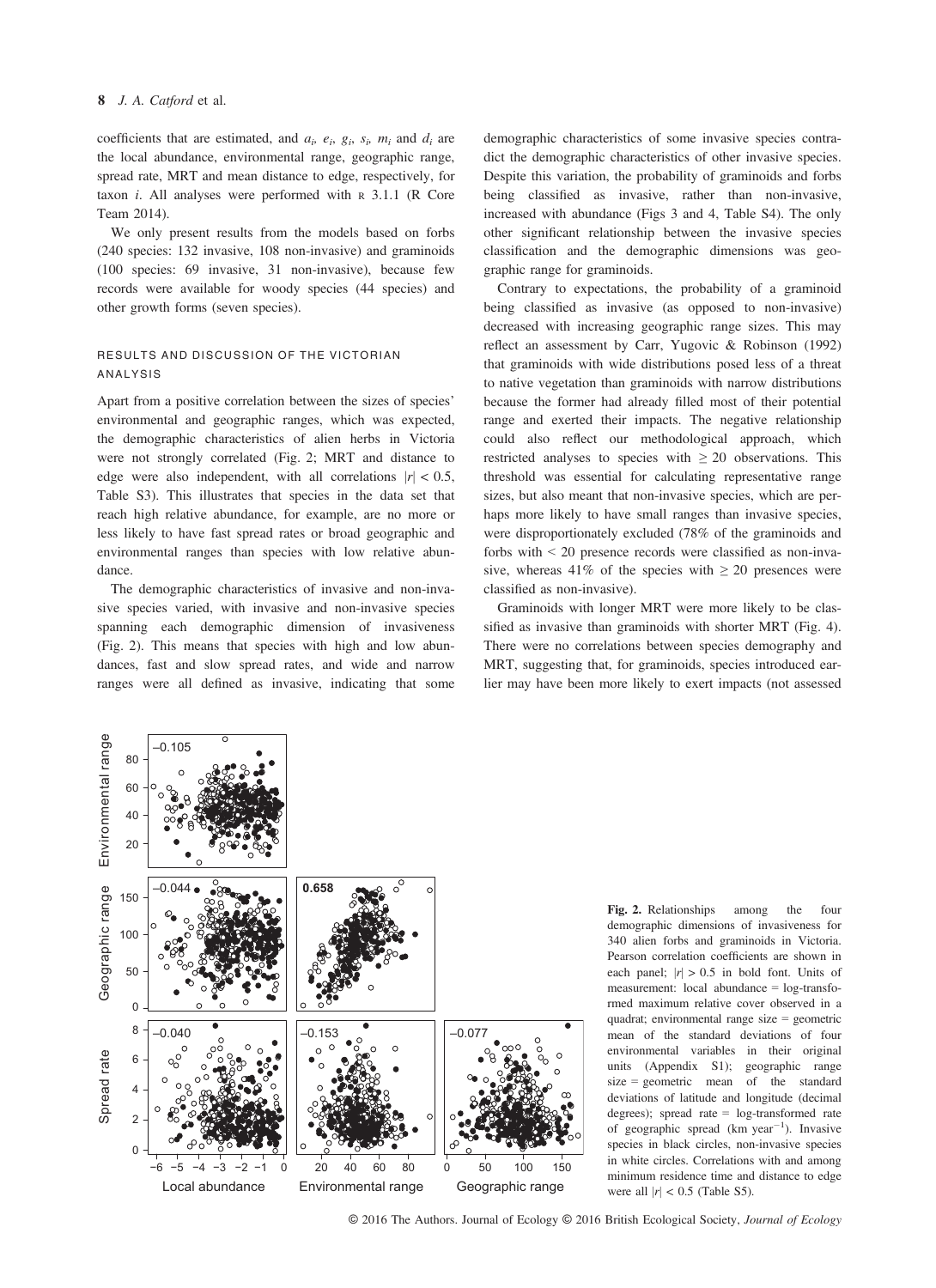

Fig. 3. Predicted probability of 240 alien forb species being classified as invasive based on their local abundance, environmental range size, minimum residence time (MRT) geographic range size, spread rate and distance to edge. Units of measurement: MRT = years between first and last observation in Victoria for period 1900–1991 inclusive; distance to edge = log-transformed mean of distance to edge of vegetation fragments (km); others provided in caption of Fig. 2. Significant slope coefficients are reported; \*\*\* $P < 0.001$ , \* $P < 0.05$ ; dotted lines are 95% credible intervals.



Fig. 4. Predicted probability of 100 alien graminoid species being classified as invasive based on their local abundance, environmental range size, minimum residence time, geographic range size, spread rate and distance to edge. Details as in Fig. 3.

here). Alternatively, Carr et al. may have been more familiar with graminoids introduced earlier than graminoids introduced later. Forbs classified as invasive were generally recorded

closer to the edge of vegetation fragments than forbs classified as non-invasive. This was surprising, as alien species that invade intact native vegetation would presumably pose a

© 2016 The Authors. Journal of Ecology © 2016 British Ecological Society, Journal of Ecology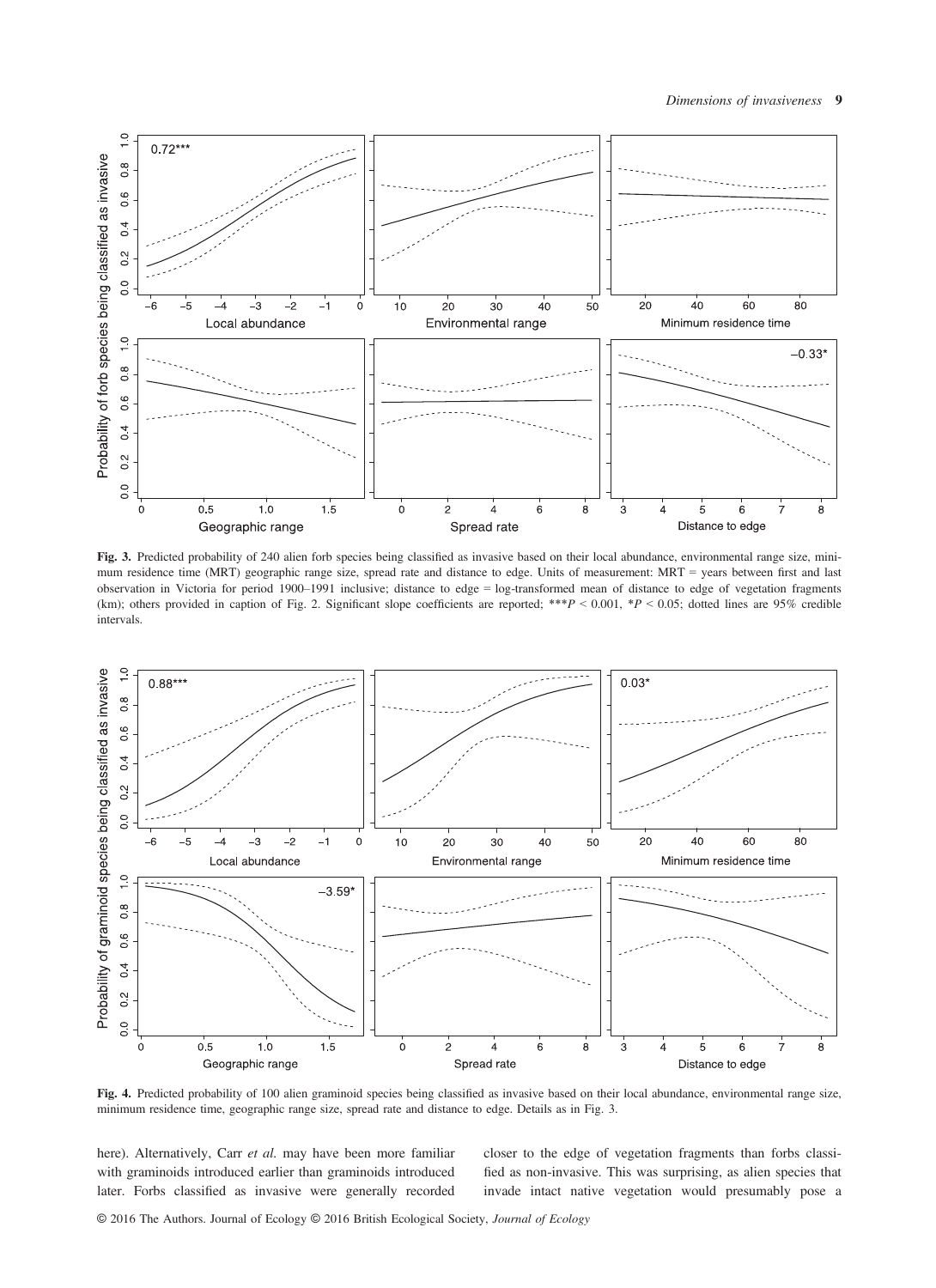greater threat to native plant species – the aim of Carr  $et$  al.'s classification. The greater visibility (and therefore, presumably, familiarity to Carr et al.) of alien forbs at the edge of vegetation fragments (compared with alien forbs in the interior of fragments) may have affected the classification of these species.

Species' maximum relative cover appears to be a key characteristic underlying Carr, Yugovic & Robinson's (1992) risk ratings, so traits related to abundance may help predict this particular classification. However, not every species with high abundance was listed as invasive and vice versa. For example, Urtica urens L. had the 24th highest proportional cover (32%) among 240 forbs but was classified as no threat by Carr et al., yet Emex australis Steinh., with a maximum observed cover of 2%, was classified as invasive.

Although we found that species abundance was correlated with Carr et al.'s threat-based classification, we also highlight that some species can be listed as invasive for reasons that are unrelated to their observed demography. Eragrostis curvula (Schrad.) Nees is classified as invasive in Victoria despite being ranked 99th for relative abundance, 86th for environmental range, 67th for geographic range and 81st for spread rate out of 100 invasive and non-invasive graminoids. Its classification may reflect high per capita effects, which may result in this species reaching a high threat status despite its seemingly benign demography. The classification of E. curvula as invasive may also reflect evidence of its invasiveness elsewhere, or that the abundance data were collected from plots used to characterize native vegetation and thus are not a random sample of Victoria's vegetation.

The Victorian analysis illustrates that species are classified as invasive for different reasons and invasive species can exhibit several distinct demographic characteristics. Apart from geographic and environmental range size, the dimensions were independent of each other, indicating that three of the four demographic dimensions inform this invasive species listing and that multiple forms of invasiveness exist in Victoria. Local abundance was the main predictor of the classification, but some forbs and graminoids were classified as invasive for reasons other than their abundance. If searching for traits related to invasive forbs and graminoids in Victoria, it would therefore be worthwhile distinguishing among these different forms of invasiveness by examining traits related to three of the demographic dimensions (because of their strong correlation, it would only be necessary to examine traits related to geographic range size  $or$  environmental range size, not both).

Local abundance was the main predictor for this threatbased invasive species list, but the key demographic dimension may differ for other groups of taxa, in other places and for invasive species lists compiled by other people.

## **Discussion**

Our examinations of key definitions of invasiveness (Table S1), criteria used to identify invasive species (Fig. 1, Table S2), and the demographic characteristics of alien species in Victoria (Figs 2–4) together provide strong evidence that invasiveness is multidimensional and many forms of invasiveness exist. The variety of ways invasive species are defined and identified reflects the biological reality that species become invasive in different ways. Even though some definitions share no common criteria, most classifications and studies of species invasiveness categorize species as either invasive or not (though some specify different strengths of invasiveness, e.g. major, minor or non-weeds, Speek *et al.* 2013). This implies that multiple – possibly contradictory – forms of invasiveness are routinely condensed into a single form. Conflating different forms of invasiveness is problematic in that it could obscure traits linked with invasiveness, as species that spread rapidly may possess different traits to those that reach high local abundance. To paraphrase Rabinowitz (1981), failure to discriminate among the forms of invasiveness represents a lost opportunity to investigate the causes and consequences of their differences.

## DEMOGRAPHIC DIMENSIONS OF INVASIVENESS MAY BE ASSOCIATED WITH DIFFERENT FUNCTIONAL TRAITS

Based on current ecological understanding, it seems likely that the functional traits related to the four demographic dimensions differ. We briefly note a few examples. By helping populations grow from a small size, self-compatibility (Lovett-Doust 1981) and clonality (Rejmánek 2011) should facilitate high local abundance and fast spread rates, but these traits should be less important for range sizes. The ability to disperse long distances should be crucial for achieving fast spread and wide geographic range sizes (Nathan et al. 2008), but should not facilitate high local abundance or broad environmental ranges. High phenotypic plasticity, genetic polymorphism and outcrossing can increase intraspecific variation and should therefore facilitate broad environmental ranges (Sultan 2001; Pohlman, Nicotra & Murray 2005; Rejmánek 2011). These three traits may be indirectly related to geographic range because of correlations between environmental and geographic range sizes, but they are unlikely to correlate with local abundance and spread rate.

Some traits may relate to some dimensions and not others, but of greater concern is the potential for contradictory relationships where traits are positively correlated with one dimension and negatively correlated with another. Fast relative growth rates can contribute to high local abundance in disturbed ecosystems, but species with broader environmental ranges typically have slower growth rates than species with narrower environmental ranges (Tilman 1982). In this situation, relative growth rates (and associated traits, for example specific leaf area, plant size; Rejmánek 2011) may relate positively to one dimension of invasiveness (local abundance) but negatively to another (environmental range). Habitat generalists could be expected to have broad environmental ranges, whereas habitat specialists may be more likely to reach high local abundance. Traits associated with colonizers vs.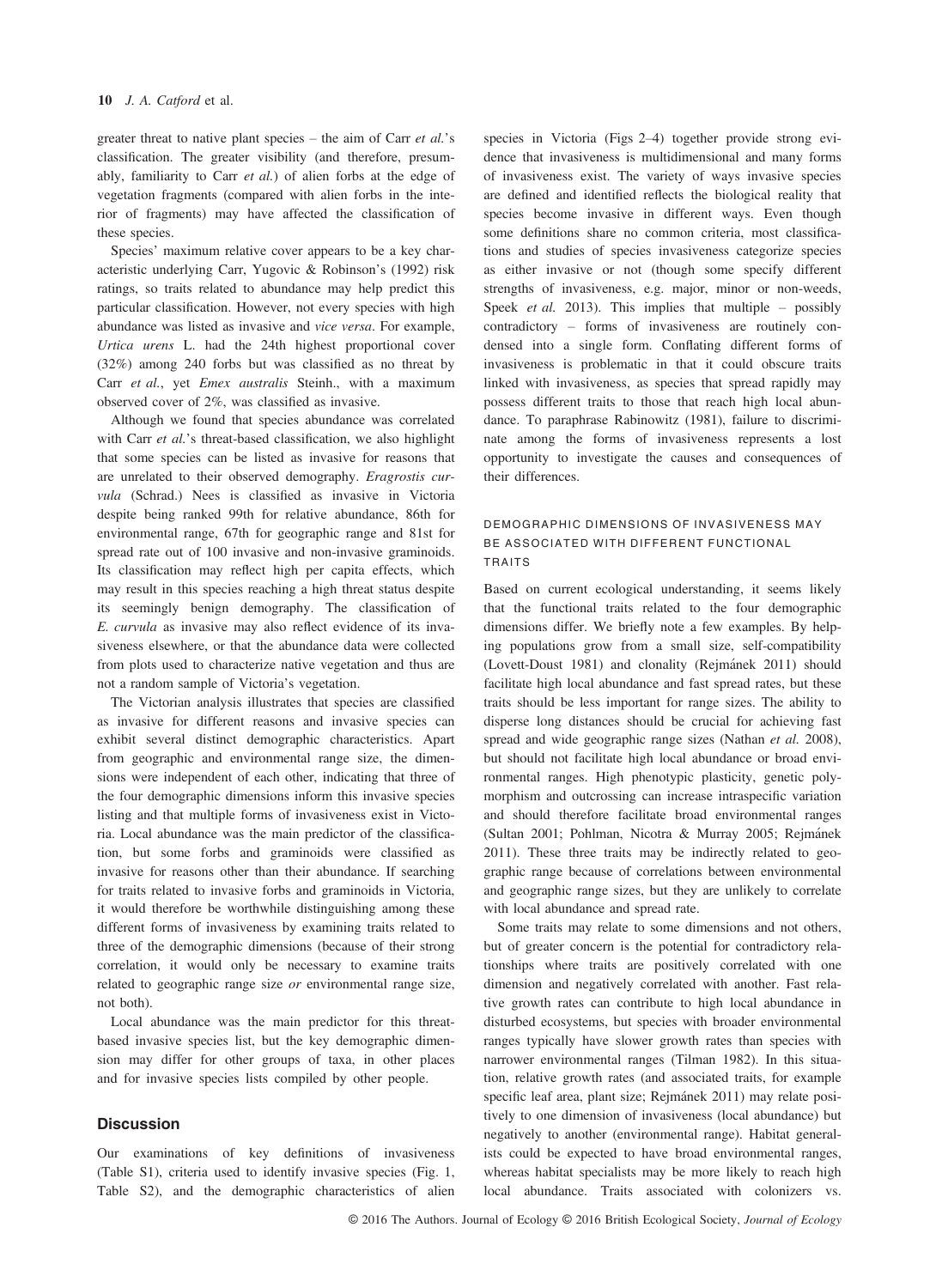competitors could similarly contribute to different dimensions of invasiveness.

# POTENTIAL IMPLICATIONS OF CONFLATING DEMOGRAPHIC DIMENSIONS

Current understanding suggests that plant traits relate to local abundance, spread rate, and geographic and environmental range sizes in different and sometimes contrasting ways. If studies identify invasive species using different demographic dimensions, it may therefore be hard to ascertain the functional traits associated with invasiveness. Though it would be undesirable if trends were rendered weak, uncertain or inconsistent because of this issue, a greater concern is that traits might be overlooked altogether, despite being strongly related to a dimension of invasiveness. Below, we outline four main ways in which conflating dimensions may obscure trait-based trends.

# Traits investigated are unrelated to the demographic dimension of invasiveness of interest

Traits selected for analysis should be ecologically meaningful and relate to the process of interest (Violle et al. 2007). As an example, imagine that a trait like clonality is strongly linked with local abundance, but is unrelated to environmental range. Consider two studies of invasiveness that both measure clonality, but one study uses abundance to identify invasive species and the other study uses environmental range. The expected outcomes are a positive relationship and null relationship, respectively. A meta-analysis would conclude weak and uncertain effects of clonality, whereas – in reality – clonality had inconsistent relationships with the underlying dimensions of invasiveness. Without explicitly considering the dimensions of invasiveness being examined, researchers may unwittingly study inappropriate traits because of a desire to assess the generality of a previously observed trend. This may partly explain cases where traits are found to be related to invasiveness in some studies, but not others (e.g. seed mass, Pysek & Richardson 2007).

## Traits can relate to multiple demographic dimensions of invasiveness but in contrasting ways

Some traits may relate to multiple dimensions of invasiveness because dimensions may share underlying population characteristics (e.g. long-distance dispersal should be positively linked with both spread rate and geographic range size), or because of life-history trade-offs and phylogenetic conservatism (van Kleunen, Weber & Fischer 2010). Although traits that have a consistent interpretation across multiple dimensions of invasiveness would make robust indicators, there are many cases where contradictory trait-based trends seem likely (e.g. traits related to colonization vs. competitive ability, and habitat generalists vs. habitat specialists, noted above). The way to interpret some traits is even unclear within a single dimension. Having many, light seeds can facilitate high local

abundance by increasing the probability of arriving in a safe site suitable for germination, but seedlings from large seeds have a higher probability of establishing in any given site (Muller-Landau 2010). Also within the abundance dimension, traits associated with high abundance in disturbed ecosystems often differ to those associated with high abundance in undisturbed ecosystems (Tilman 1982; van Kleunen, Weber & Fischer 2010). Without knowledge of the local requirements for invasion, it is unclear how to interpret effects of seed mass and 'colonizer' traits on species' local abundance because of trade-offs between seed size and seed number, and trade-offs between species' colonization and competitive abilities.

## Invasive and non-invasive species used in comparisons have similar demographic characteristics

To find trait-based trends that relate to the demographic dimensions of interest, invasive and non-invasive species must be identified using the same criteria, albeit representing different ends of the spectra. Some native species can have similar demographic characteristics to invasive alien species [both may be spreading (Thompson, Hodgson & Rich 1995), abundant (Firn et al. 2011) or common (Dawson, Fischer & van Kleunen 2012)], so invasive alien species should not simply be compared with any native species. Acknowledging this, many comparative studies exclude native species that are known to be invasive elsewhere (van Kleunen, Weber & Fischer 2010). However, rather than relying on criteria reported in invasive species definitions, it would be much more reliable to identify suitable study species using data about their abundance, spread rate and range sizes.

Accounting for alien species' residence time and propagule pressure, especially for alien–alien comparisons, is also essential for ensuring that comparisons of species' invasiveness are robust. Some species may have low abundance or a small range not because of their traits, but because they have had insufficient time to grow and spread.

# Rationale for invasive species listing is inaccurate or imprecise

Invasive species classifications commonly use expert opinion derived from observation (Burgman 2004; McGeoch et al. 2012; Speek et al. 2013). Even if precise definitions are provided, people may be unaware of their own underlying motivations for listing some species as invasive because of cognitive biases (Burgman 2001; Hulme 2012). For example, a researcher may believe that they have classified a species as invasive because of its ability to spread rapidly, but this perception may in fact be the result of the species reaching high abundance over a large geographic range. Many authors do not provide specific definitions of invasiveness, instead providing broad definitions that encompass several options (Burgman 2001; McGeoch et al. 2012). As a consequence, even species (seemingly) identified using the same criteria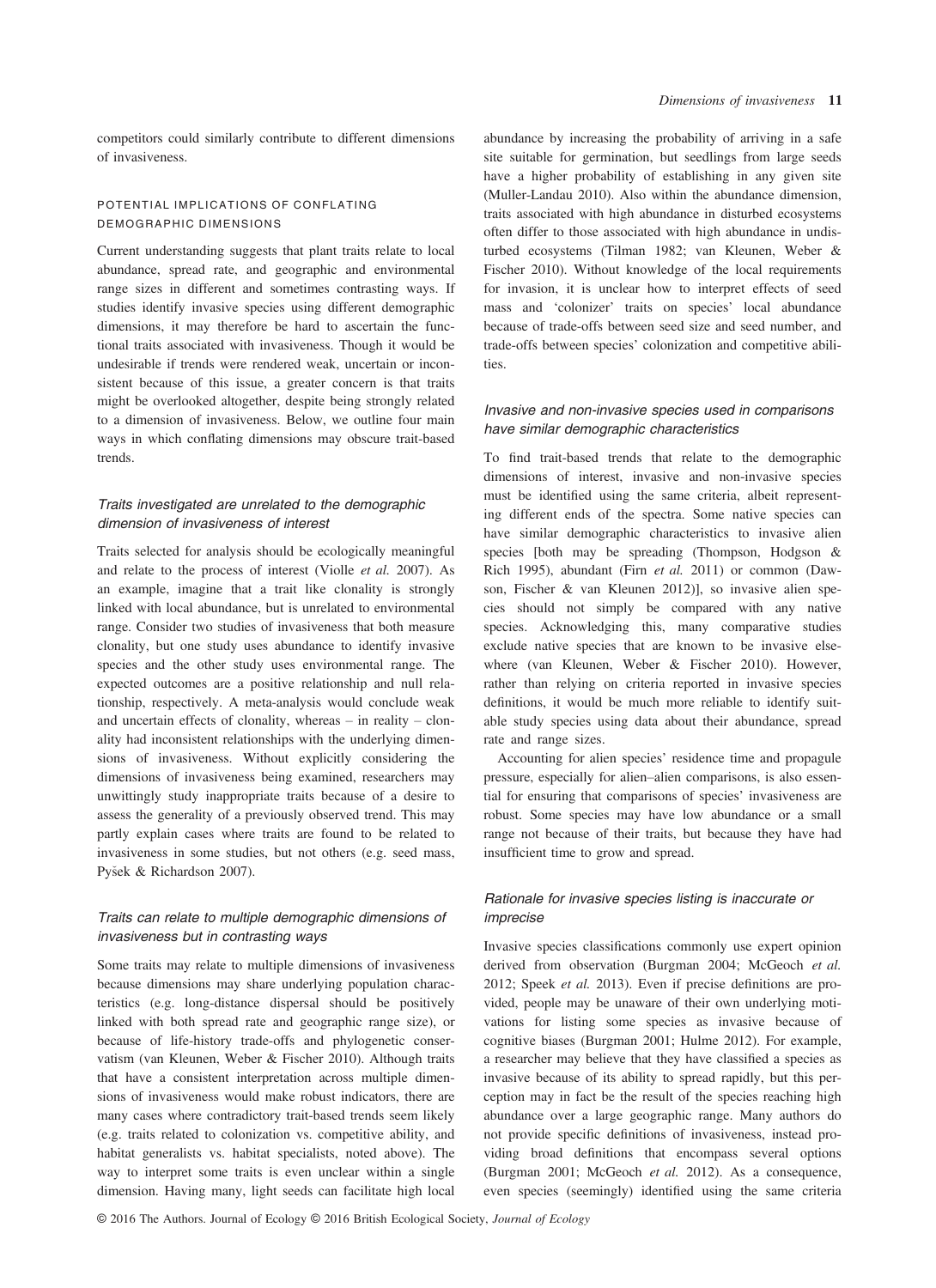may be incomparable. Using empirical data, like in the Victorian analysis above, avoids the potential problems of expertderived classifications.

## A WAY FORWARD

# Focusing on the demographic dimensions of invasiveness

Being more explicit about the demographic dimensions of invasiveness (Colautti & MacIsaac 2004), and the population characteristics and ecological mechanisms underlying these dimensions (Gurevitch et al. 2011; Rejmánek 2011), will aid understanding of invasions and will help extrapolate findings gained from a limited suite of invaders to a broader pool (Rejmanek 2011). The value of a more mechanistic approach is illustrated by advances in conservation biology following the differentiation of small vs. declining populations (Caughley 1994), gains in understanding of bird extinction risk by relating species ecological characteristics to environmental threats (Owens & Bennett 2000), and by recent work in invasion biology that identifies plant traits related to different stages of invasion (Dawson, Burslem & Hulme 2009; Pysek et al. 2015).

#### The importance of a comprehensive approach

It is important to account for propagule pressure, time since introduction, environmental conditions and characteristics of the recipient community when assessing invasiveness traits as these factors can affect invasion success (Wilson et al. 2007; Catford, Jansson & Nilsson 2009; van Kleunen, Weber & Fischer 2010; Rejmánek 2011; Gallagher, Randall & Leishman 2015; Pysek et al. 2015). For example, the range sizes and abundance of species will be sensitive to the amount of time that species have had to invade. Despite a growing body of research (Ordonez, Wright & Olff 2010; Tingley et al. 2014; Pyšek et al. 2015), the combined influence of these factors is rarely examined in trait-based studies of invasiveness. To illustrate, at least 76% of the invasive species included in the 112 studies were associated with humans (1% not associated, 23% association not reported), in contrast to only 8% of the non-invasive species (18% not associated, 74% association not reported), yet only one study explicitly accounted for species' human association in their analyses (i.e. Grotkopp, Erskine-Ogden & Rejmánek 2010; Table S2). A strong association with humans through widespread planting and dispersal, for example, may elevate the propagule pressure of certain species (Catford et al. 2012a), disentangling the relationship between their ecophysiological traits and their demography. Completely separating human- and speciesmediated propagule pressure is likely to be difficult (Colautti, Grigorovich & MacIsaac 2006), but including a covariate that represents the strength of human association in analytical models should help (Wilson et al. 2007).

#### An analytical approach that offers greater nuance

Rather than relying on reported classification criteria and the ability of experts to distinguish invasive from non-invasive species (McGeoch et al. 2012), we recommend avoiding invasive species lists altogether when searching for invasiveness traits, instead focusing on demographic data that relate to invasiveness (provided that data are not compromised by weed control). Regressing species' trait values against their abundance, spread rates and the size of their geographic and environmental ranges would help to identify the traits that are most strongly related to the demographic dimensions of invasiveness, and would negate the need to identify a threshold beyond which species are considered invasive (this applies to 15 forms of invasiveness as well). Hierarchical trait-based models seem well suited to such a task (Pollock, Morris & Vesk 2012) and would enable species origin to be included as a covariate. A Bayesian framework would enable information about species' demographic characteristics in other regions to be included as priors.

## Attributes of good indicators

One of the chief purposes of identifying invasiveness traits is to predict the likelihood of new species becoming invasive. A universal set of traits is unlikely but, like any indicator, traits must possess certain characteristics to be useful predictors (Catford et al. 2012b). Traits should be ecologically meaningful (i.e. functional, sensu Violle *et al.* 2007) by linking the autecology of species to the way in which they are invasive. The traits (and the way the traits are examined, e.g. relative to co-occuring native species; Ordonez, Wright & Olff 2010) must be unambiguous where the meaning and interpretation of a trend is clear. Traits should have consistent effects and be widely applicable and comparable across organisms, ecosystems and regions.

#### **Conclusion**

Plant traits that are associated with species invasiveness are used to guide weed risk assessment and management. Rather than searching for traits that distinguish two types of species – invasive or non-invasive, we posit that it will be far more fruitful to look for traits associated with the four demographic dimensions of invasiveness and the multiple forms of invasiveness that they produce. Comparing like with like should lead to more accurate conclusions about the traits commonly possessed by invasive species.

#### Acknowledgements

We thank Sarah DeVries for helping classify definitions from the 112 studies, Aaron Dodd for discussions about invasive species listing in Victoria, Clive Hilliker for help with the presentation of Fig. 1, and Mark Burgman, John Wilson, Gordon Fox, an anonymous referee and the editors for feedback on previous versions of the manuscript. Funding was provided by the Australian Research Council (DE120102221 to J.A.C.) and the ARC Centre of Excellence for Environmental Decisions.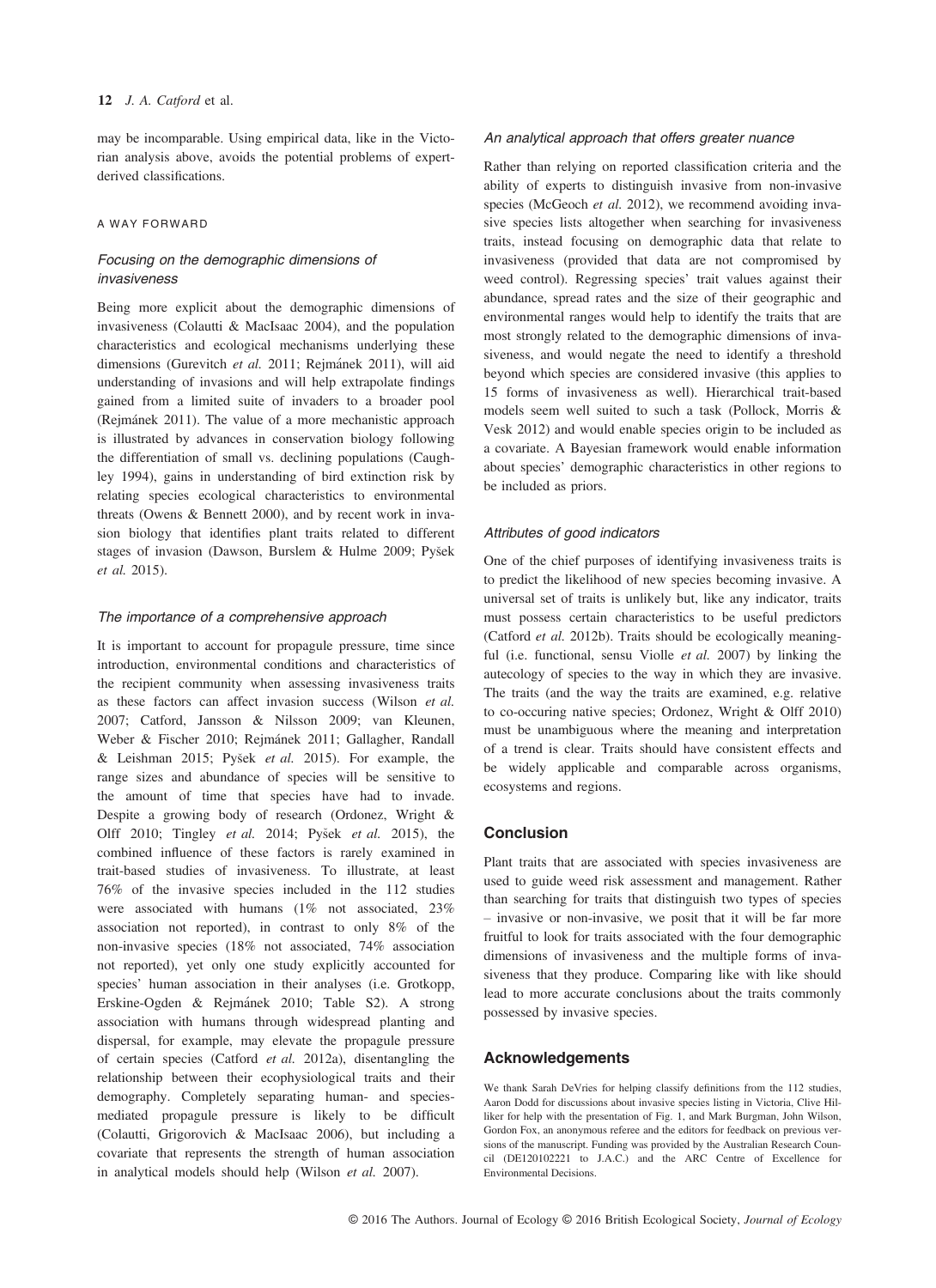## Data accessibility

The data used in the Victoria case study are available through the Victorian Biodiversity Atlas [\(https://vba.dse.vic.gov.au/vba/index.jsp](https://vba.dse.vic.gov.au/vba/index.jsp)) and the Atlas of Living Australia [\(http://bie.ala.org.au/search?qc=data\\_hub\\_uid:dh2](http://bie.ala.org.au/search?qc=data_hub_uid:dh2)) and associated <sup>R</sup> package ALA4R (<https://github.com/AtlasOfLivingAustralia/ALA4R>). All other data are present in the paper and its supporting information.

### **References**

- Andrew, M.E. & Ustin, S.L. (2010) The effects of temporally variable dispersal and landscape structure on invasive species spread. Ecological Applications, 20, 593–608.
- Barney, J.N., Tekiela, D.R., Dollete, E.S.J. & Tomasek, B.J. (2013) What is the "real" impact of invasive plant species? Frontiers in Ecology and the Environment, 11, 322–329.
- Blackburn, T.M., Pysek, P., Bacher, S., Carlton, J.T., Duncan, R.P., Jarosík, V., Wilson, J.R.U. & Richardson, D.M. (2011) A proposed unified framework for biological invasions. Trends in Ecology & Evolution, 26, 333– 339.
- Buckley, Y.M. & Catford, J. (2016) Does the biogeographic origin of species matter? Ecological effects of native and non-native species and the use of origin to guide management. Journal of Ecology, 104, 4–17.
- Burgman, M.A. (1989) The habitat volumes of scarce and ubiquitous plants: a test of the model of environmental control. The American Naturalist, 133, 228–239.
- Burgman, M.A. (2001) Flaws in subjective assessments of ecological risks and means for correcting them. Australian Journal of Environmental Management, **8**, 219–226.
- Burgman, M.A. (2004) Expert frailties in conservation risk assessment and listing decisions. Threatened Species Legislation: Is it Just an Act? (eds P. Hutchings, D. Lunney & C. Dickman), pp. 20–29. Royal Zoological Societyof New South Wales, Sydney, NSW, Australia.
- Caplat, P., Nathan, R. & Buckley, Y.M. (2012) Seed terminal velocity, wind turbulence, and demography drive the spread of an invasive tree in an analytical model. Ecology, 93, 368–377.
- Carboni, M., Münkemüller, T., Lavergne, S., Choler, P., Borgy, B., Violle, C., Essl, F., Roquet, C., Munoz, F., DivGrass, C. & Thuiller, W. (2016) What it takes to invade grassland ecosystems: traits, introduction history and filtering processes. Ecology Letters, 19, 219–229.
- Carr, G.W., Yugovic, J.V. & Robinson, K.E. (1992) Environmental Weed Invasions in Victoria: Conservation and Management Implications. Department of Conservation and Environment and Ecological Horticulture Pty Ltd, Melbourne, Vic., Australia.
- Catford, J.A., Jansson, R. & Nilsson, C. (2009) Reducing redundancy in invasion ecology by integrating hypotheses into a single theoretical framework. Diversity & Distributions, 15, 22–40.
- Catford, J.A., Vesk, P.A., White, M.D. & Wintle, B.A. (2011) Hotspots of plant invasion predicted by propagule pressure and ecosystem characteristics. Diversity and Distributions, 17, 1099–1110.
- Catford, J.A., Daehler, C.C., Murphy, H.T., Sheppard, A.W., Hardesty, B.D., Westcott, D.A., Rejmánek, M., Bellingham, P.J., Pergl, J., Horvitz, C.C. & Hulme, P.E. (2012a) The intermediate disturbance hypothesis and plant invasions: implications for species richness and management. Perspectives in Plant Ecology, Evolution and Systematics, 14, 231–241.
- Catford, J.A., Vesk, P.A., Richardson, D.M. & Pysek, P. (2012b) Quantifying levels of biological invasion: towards the objective classification of invaded and invasible ecosystems. Global Change Biology, 18, 44–62.
- Caughley, G. (1994) Directions in conservation biology. Journal of Animal Ecology, 63, 215–244.
- Colautti, R., Grigorovich, I. & MacIsaac, H. (2006) Propagule pressure: a null model for biological invasions. Biological Invasions, 8, 1023–1037.
- Colautti, R.I. & MacIsaac, H.J. (2004) A neutral terminology to define 'invasive' species. Diversity and Distributions, 10, 134–141.
- Dawson, W., Burslem, D.F.R.P. & Hulme, P.E. (2009) Factors explaining alien plant invasion success in a tropical ecosystem differ at each stage of invasion. Journal of Ecology, 97, 657–665.
- Dawson, W., Fischer, M. & van Kleunen, M. (2012) Common and rare plant species respond differently to fertilisation and competition, whether they are alien or native. Ecology Letters, 15, 873–880.
- Downey, P.O., Williams, M.C., Whiffen, L.K., Turner, P.J., Burley, A.L. & Hamilton, M.A. (2009) Weeds and biodiversity conservation: a review of managing weeds under the New South Wales Threatened Species Conservation Act 1995. Ecological Management & Restoration, 10, S53–S58.
- Epanchin-Niell, R.S. & Hastings, A. (2010) Controlling established invaders: integrating economics and spread dynamics to determine optimal management. Ecology Letters, 13, 528–541.
- Firn, J., Moore, J.L., MacDougall, A.S., Borer, E.T., Seabloom, E.W., HilleRisLambers, J. et al. (2011) Abundance of introduced species at home predicts abundance away in herbaceous communities. Ecology Letters, 14, 274–281.
- Gallagher, R.V., Randall, R.P. & Leishman, M.R. (2015) Trait differences between naturalized and invasive plant species independent of residence time and phylogeny. Conservation Biology, 29, 360–369.
- Gaston, K.J. & Fuller, R.A. (2009) The sizes of species' geographic ranges. Journal of Applied Ecology, 46, 1–9.
- Grotkopp, E., Erskine-Ogden, J. & Rejmánek, M. (2010) Assessing potential invasiveness of woody horticultural plant species using seedling growth rate traits. Journal of Applied Ecology, 47, 1320–1328.
- Gurevitch, J., Fox, G.A., Wardle, G.M., Inderjit & Taub, D. (2011) Emergent insights from the synthesis of conceptual frameworks for biological invasions. Ecology Letters, 14, 407–418.
- Hauser, C.E. & McCarthy, M.A. (2009) Streamlining 'search and destroy': cost-effective surveillance for invasive species management. Ecology Letters, 12, 683–692.
- Hauser, C.E., Giljohann, K.M., Rigby, M., Herbert, K., Curran, I., Pascoe, C., Williams, N.S.G., Cousens, R.D. & Moore, J.L. (2016) Practicable methods for delimiting a plant invasion. Diversity and Distributions, 22, 136–147.
- Higgins, S.I. & Richardson, D.M. (2014) Invasive plants have broader physiological niches. Proceedings of the National Academy of Sciences of the United States of America, 111, 10610–10614.
- Hobbs, R.J. & Humphries, S.E. (1995) An integrated approach to the ecology and management of plant invasions. Conservation Biology, 9, 761–770.
- Hulme, P.E. (2012) Weed risk assessment: a way forward or a waste of time? Journal of Applied Ecology, 49, 10–19.
- Jeschke, J.M., Bacher, S., Blackburn, T.M., Dick, J.T.A., Essl, F., Evans, T. et al. (2014) Defining the impact of non-native species. Conservation Biology, 28, 1188–1194.
- van Kleunen, M., Weber, E. & Fischer, M. (2010) A meta-analysis of trait differences between invasive and non-invasive plant species. Ecology Letters, 13, 235–245.
- van Kleunen, M., Dawson, W., Schlaepfer, D., Jeschke, J.M. & Fischer, M. (2010) Are invaders different? A conceptual framework of comparative approaches for assessing determinants of invasiveness. Ecology Letters, 13, 947–958.
- Lankau, R.A., Nuzzo, V., Spyreas, G. & Davis, A.S. (2009) Evolutionary limits ameliorate the negative impact of an invasive plant. Proceedings of the National Academy of Sciences of the United States of America, 106, 15362– 15367.
- Lindenmayer, D.B., Wood, J., MacGregor, C., Buckley, Y.M., Dexter, N., Fortescue, M., Hobbs, R.J. & Catford, J.A. (2015) A long-term experimental case study of the ecological and cost effectiveness of invasive plant management in achieving conservation goals: Bitou Bush control in Booderee National Park in eastern Australia. PLoS ONE, 10, e0128482.
- Lovett-Doust, L. (1981) Population dynamics and local specialization in a clonal perennial (Ranunculus repens): I. The dynamics of ramets in contrasting habitats. Journal of Ecology, 69, 743–755.
- McCarthy, M.A., Moore, A.L., Krauss, J., Morgan, J.W. & Clements, C.F. (2014) Linking indices for biodiversity monitoring to extinction risk theory. Conservation Biology, 28, 1575–1583.
- McGeoch, M.A., Butchart, S.H.M., Spear, D., Marais, E., Kleynhans, E.J., Symes, A., Chanson, J. & Hoffmann, M. (2010) Global indicators of biological invasion: species numbers, biodiversity impact and policy responses. Diversity and Distributions, 16, 95–108.
- McGeoch, M.A., Spear, D., Kleynhans, E.J. & Marais, E. (2012) Uncertainty in invasive alien species listing. Ecological Applications, 22, 959–971.
- Nathan, R., Schurr, F.M., Spiegel, O., Steinitz, O., Trakhtenbrot, A. & Tsoar, A. (2008) Mechanisms of long-distance seed dispersal. Trends in Ecology & Evolution, 23, 638–647.
- Muller-Landau, H.C. (2010) The tolerance–fecundity trade-off and the maintenance of diversity in seed size. Proceedings of the National Academy of Sciences, 107, 4242–4247.
- Ordonez, A., Wright, I.J. & Olff, H. (2010) Functional differences between native and alien species: a global-scale comparison. Functional Ecology, 24, 1353–1361.
- Owens, I.P.F. & Bennett, P.M. (2000) Ecological basis of extinction risk in birds: habitat loss versus human persecution and introduced predators. Proceedings of the National Academy of Sciences of the United States of America, 97, 12144–12148.